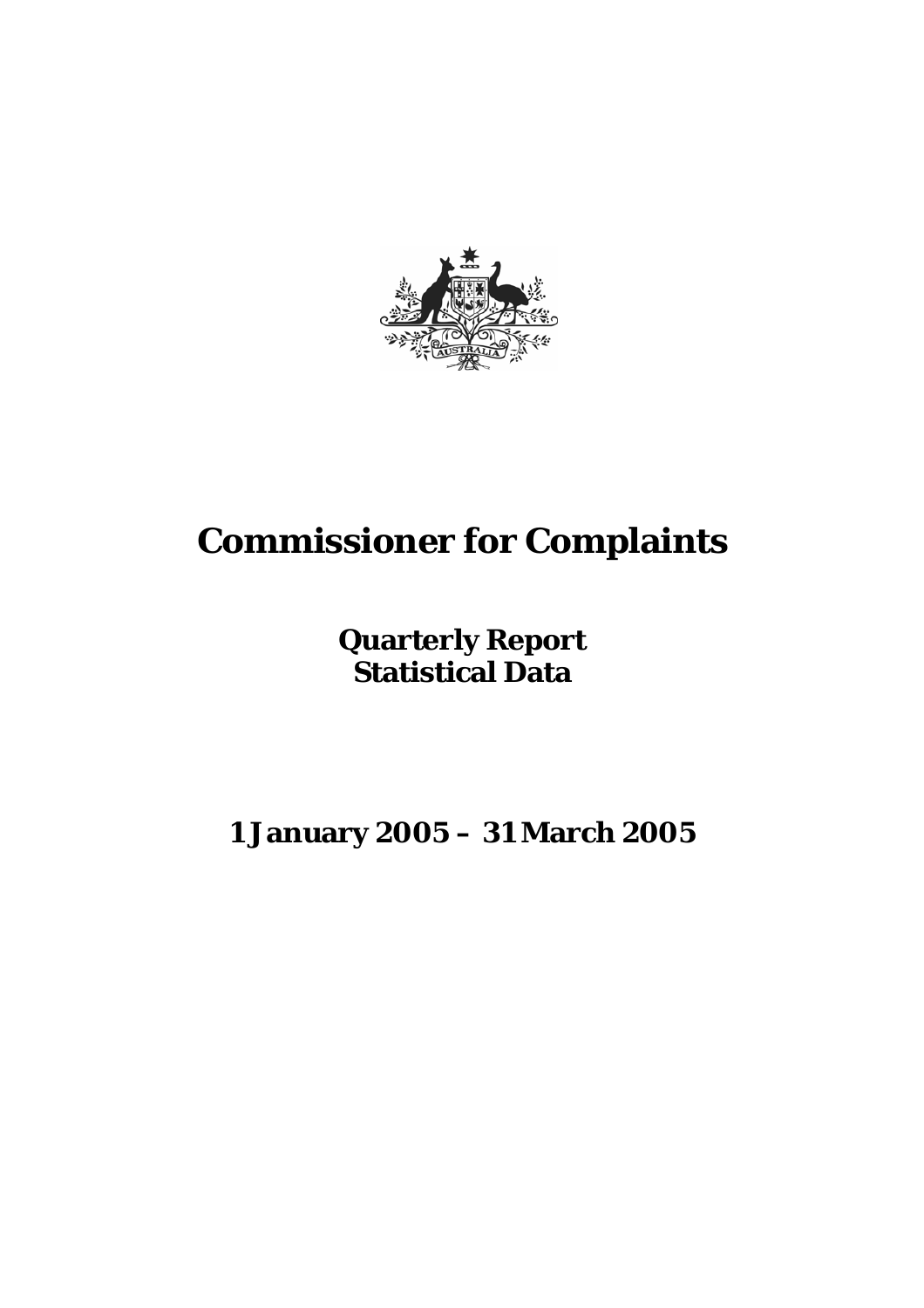## **Contents**

| Application for Reconsideration of a Decision to Cease Dealing with a Complaint7 |  |
|----------------------------------------------------------------------------------|--|
|                                                                                  |  |
|                                                                                  |  |
|                                                                                  |  |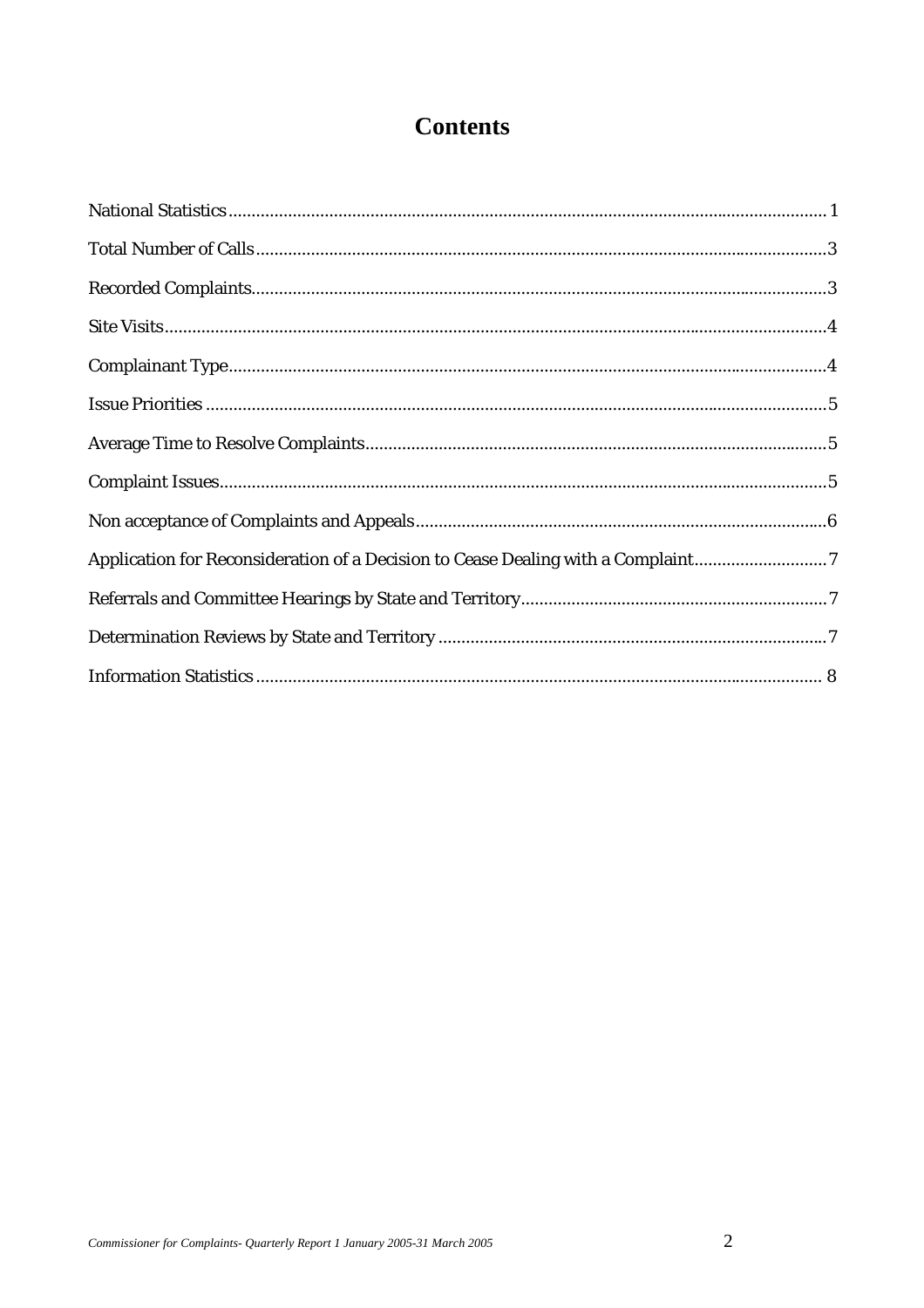## **National Statistics**

The data show that the number of complaints and information calls recorded each quarter is proportionately similar. The data also show that, during the current reporting quarter, the total number of calls received by the Scheme was lower than that registered in previous quarters mainly because of a reduction in the number of information calls recorded by the Scheme. In part this is the result of changes instituted in Queensland and Western Australia to separately record information calls that fell outside the Scheme's jurisdiction.



**Quarterly statistics January 2001 – March 2005** 

The next figure shows the average number of days taken to finalise complaints accepted during all reporting periods from the January-March 2001 quarter. The data indicates a slight increase in the number of cases accepted and finalised and a corresponding increase in the national average number of days taken to finalise these cases. While it may be argued that this result reflects the complexity of complaints the data does not support this view, nor does the data indicate the recent legislative changes have contributed to significant efficiencies in the resolution of complaints. The data indicates that the national average number of days taken to resolve complaints lodged during this quarter was 27.93 days (100 complaints) compared with 21.66 days to resolve matters lodged and finalised during the same quarter last year (87 complaints). It is likely that the Scheme's processes, including the many appeal processes contributes to the disparity in the number of cases resolved and average number of days taken to finalise complaints each quarter.

Each quarter the Scheme finalises a number of complaints that were accepted prior to the beginning of the current reporting period. The second figure on the next page depicts the total number of complaints finalised in a period and the average number of days to finalise all complaints resolved during the period. Between 1 January 2005 and 31 March 2005 the Scheme finalised a total of 182 complaints. This figure includes complaints finalised via negotiation, mediation, determination as well as complaints that were not accepted, withdrawn or where the Scheme made a decision to cease to deal with the matter.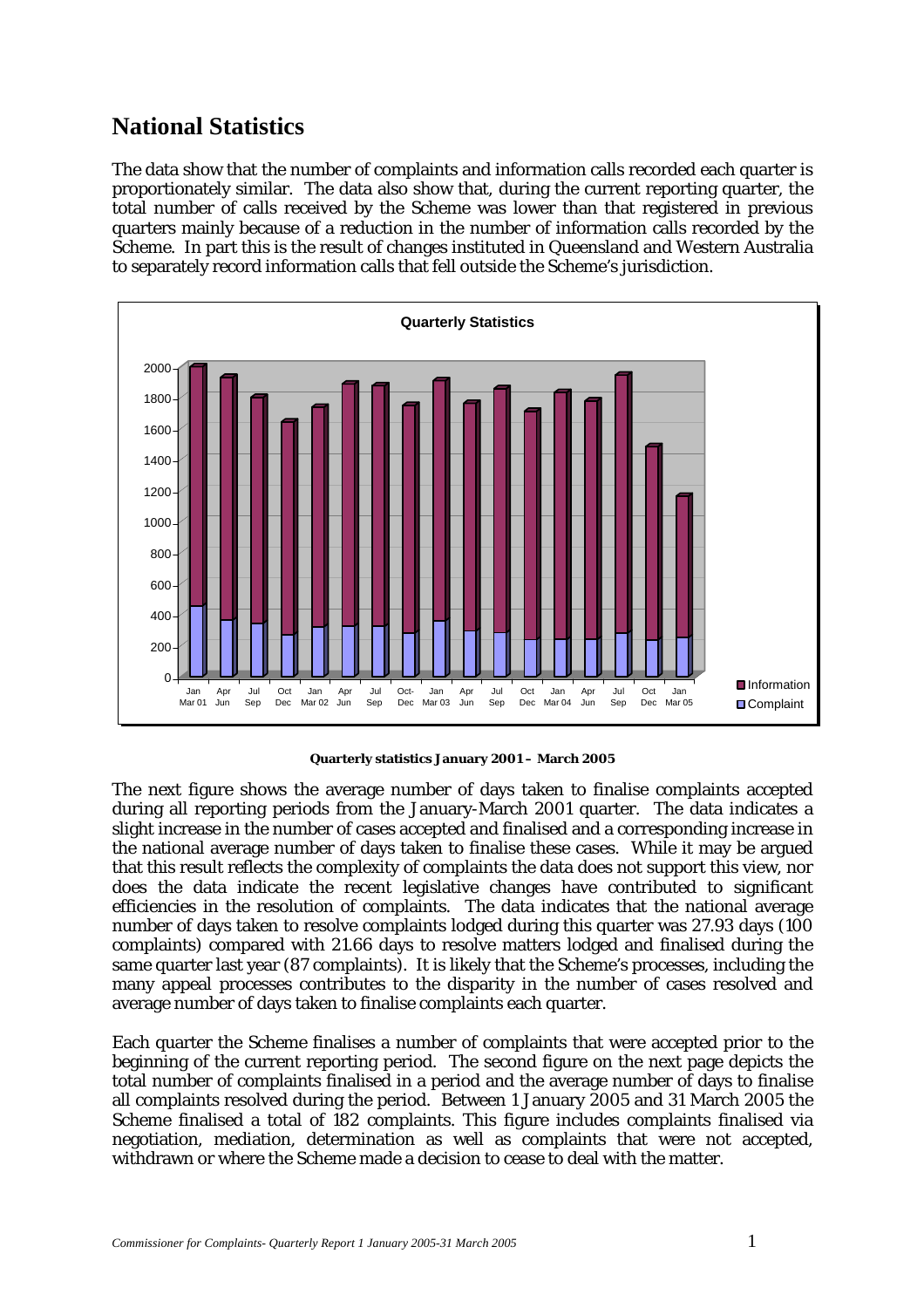

**Cases accepted and finalised during each quarter** 



**Total number of complaints finalised during the quarter and average days to finalise**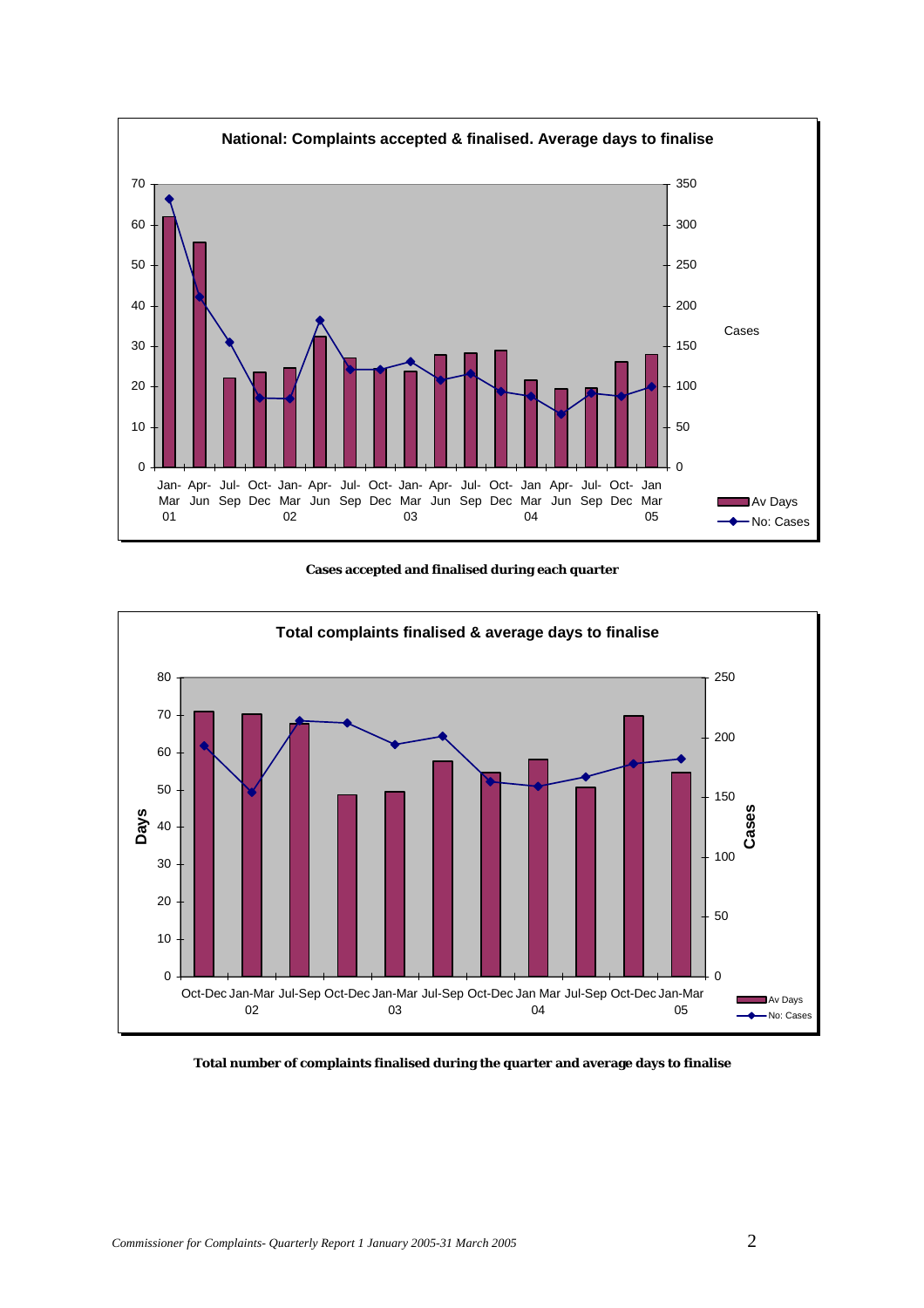This report provides information relating to the operation of the Scheme and covers the reporting period 1 January-31 March 2005. The report provides an update on the statistical information, issues and trends identified in previous reports. The statistical information for the following graphs is derived from various reporting elements of the Scheme's database.

#### **Total Number of Calls**

During this reporting period the Scheme dealt with a total of 1,162 calls. Compared to the last reporting quarter this is a reduction of 321 calls recorded nationally. The following figure shows the breakdown of calls recorded in each jurisdiction, that is the number of complaints and information calls, shown as a percentage of the total number of calls recorded nationally.



**Total Number of Calls by Jurisdiction**

Of the 1,162 calls recorded, 251 (22 per cent) were registered as complaints and 911 (78 per cent) were registered as information calls. Thus the ratio of complaints to information calls is higher this quarter than the previous reporting period.

#### **Recorded Complaints**

The majority (96 per cent) of the 251 complaints recorded during the reporting period related to aged residential care services. Eight complaints (three per cent) related to Community Aged Care Packages (CACPs) and one complaint related to flexible care services.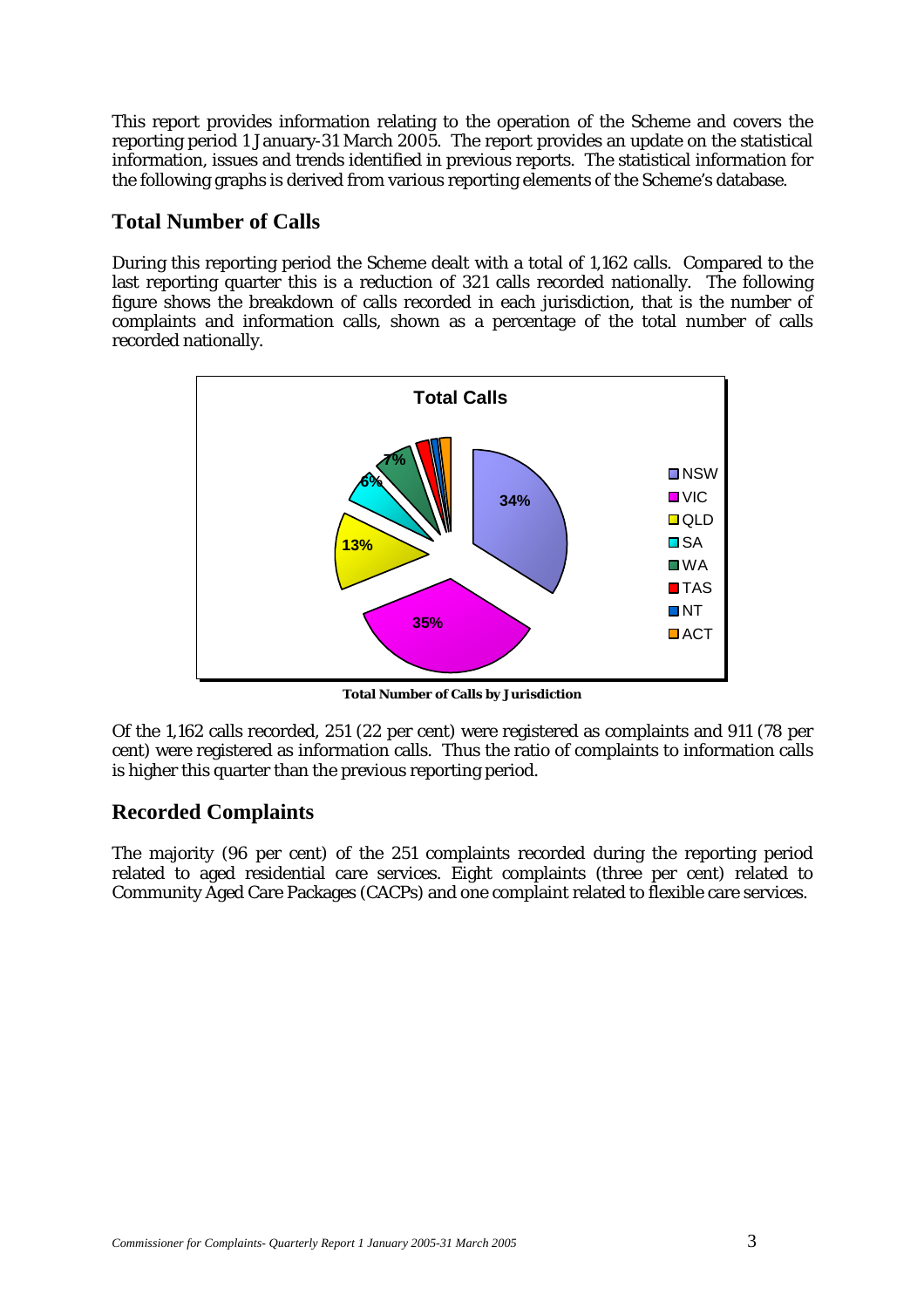

**Complainant Category** 

As in previous reports, the relatives of residents (71 per cent) lodged the majority of complaints recorded nationally. Across Australia, care recipients lodged 12 per cent of complaints, staff lodged six per cent, ex staff and friends each lodged two per cent and one advocate is listed as registering a complaint. Two per cent of complaints were registered as 'unknown' and a further five per cent of complainants were recorded as 'other'.

#### **Site Visits**

During the reporting period the database records that officers undertook a total of 78 site visits either as part of the preliminary assessment or ongoing management of the issues raised.A total of 68 facilities were visited and issues relating to 75 individual complaints were discussed.

#### **Complainant Type**

Of the 251 complaints recorded nationally during the reporting period, 215 (86 per cent) were registered as open complaints, 28 (11 per cent) as confidential complaints and 8 (3 per cent) as anonymous complaints. Readers should note that a proportion of complainants who initially lodge a confidential complaint with the Scheme subsequently amend the status of their complaint and request that the issues being dealt with are managed as an open complaint.



**Complainant Type and Volume**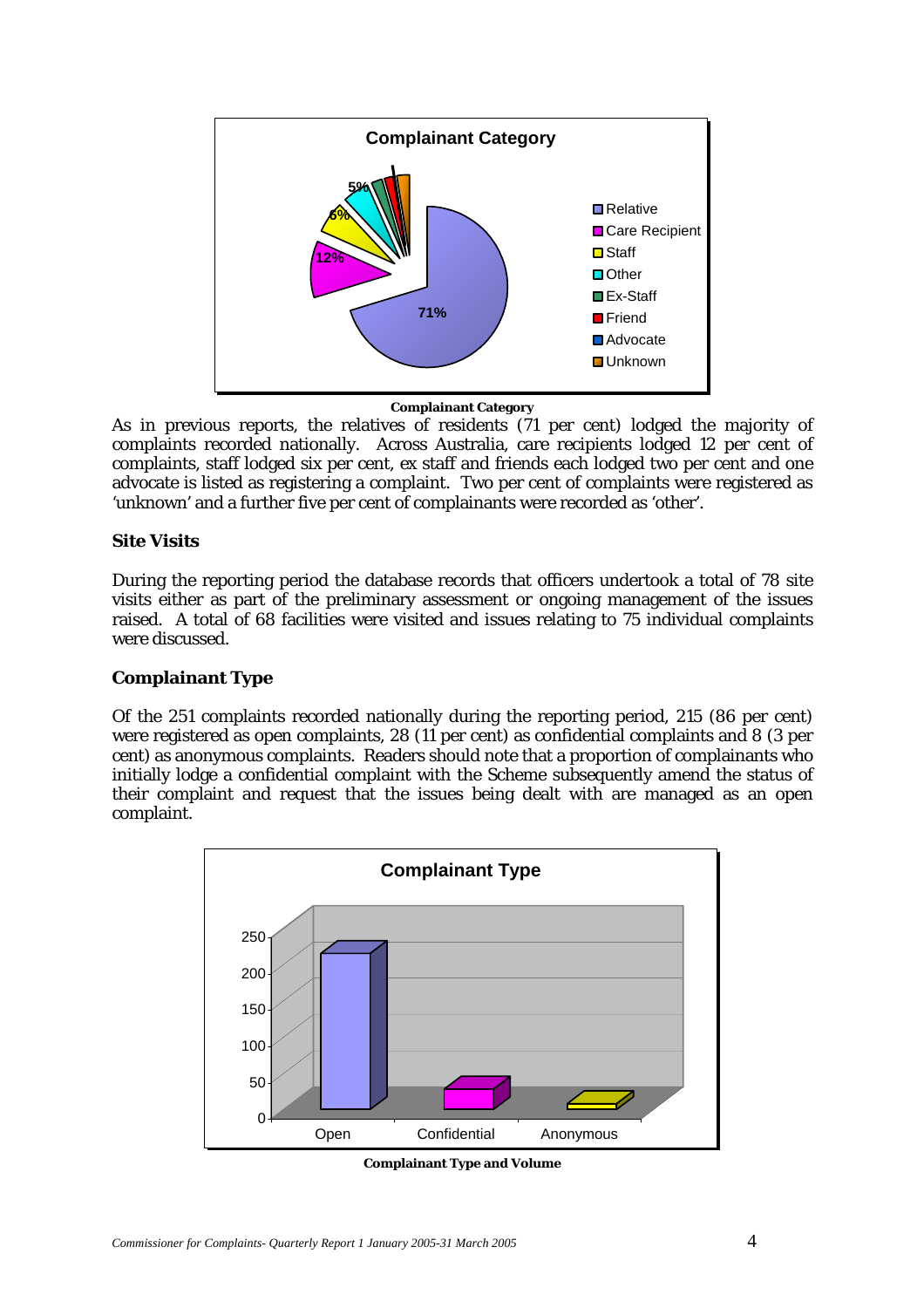#### **Issue Priorities**

Complaint issues are assessed as either urgent or complex. During the reporting period four issues were assessed as urgent. A further 296 issues were assessed as complex.

#### **Average Time to Resolve Complaints**

The database provides information regarding new cases both received and finalised within a period. During the quarter the Scheme finalised 100 cases that were lodged during the reporting period. The average number of days to finalise complaints received within the reporting period was 27.93 days. However, during the quarter the Scheme finalised a total of 182 complaints. The average number of days to finalise all complaints, including those lodged prior to 1 January 2005, was  $54.63$  days.

At the end of the reporting period the data show that, nationally, 19 per cent of cases were incomplete, 26 per cent were ongoing, 39 per cent had been finalised, eight per cent were not accepted and eight per cent had been withdrawn. While the database does not provide a report on decisions to cease to deal with complaints a search of current cases indicates that the Scheme ceased to deal with three complaints between 1 January and 31 March 2005.



**Case Status: End of the reporting period** 

#### **Complaint Issues**

The Scheme uses 13 key words to record complaint issues. Officers apply one keyword to each separate issue and, wherever possible, are encouraged to create one issue per case. That is, choose the one keyword that outlines the principal concern underlying the issue and thereby the case. Second issues are created only if absolutely necessary and then, only if a different keyword is applied. The next figure shows the most frequently recorded complaint issues during this reporting quarter.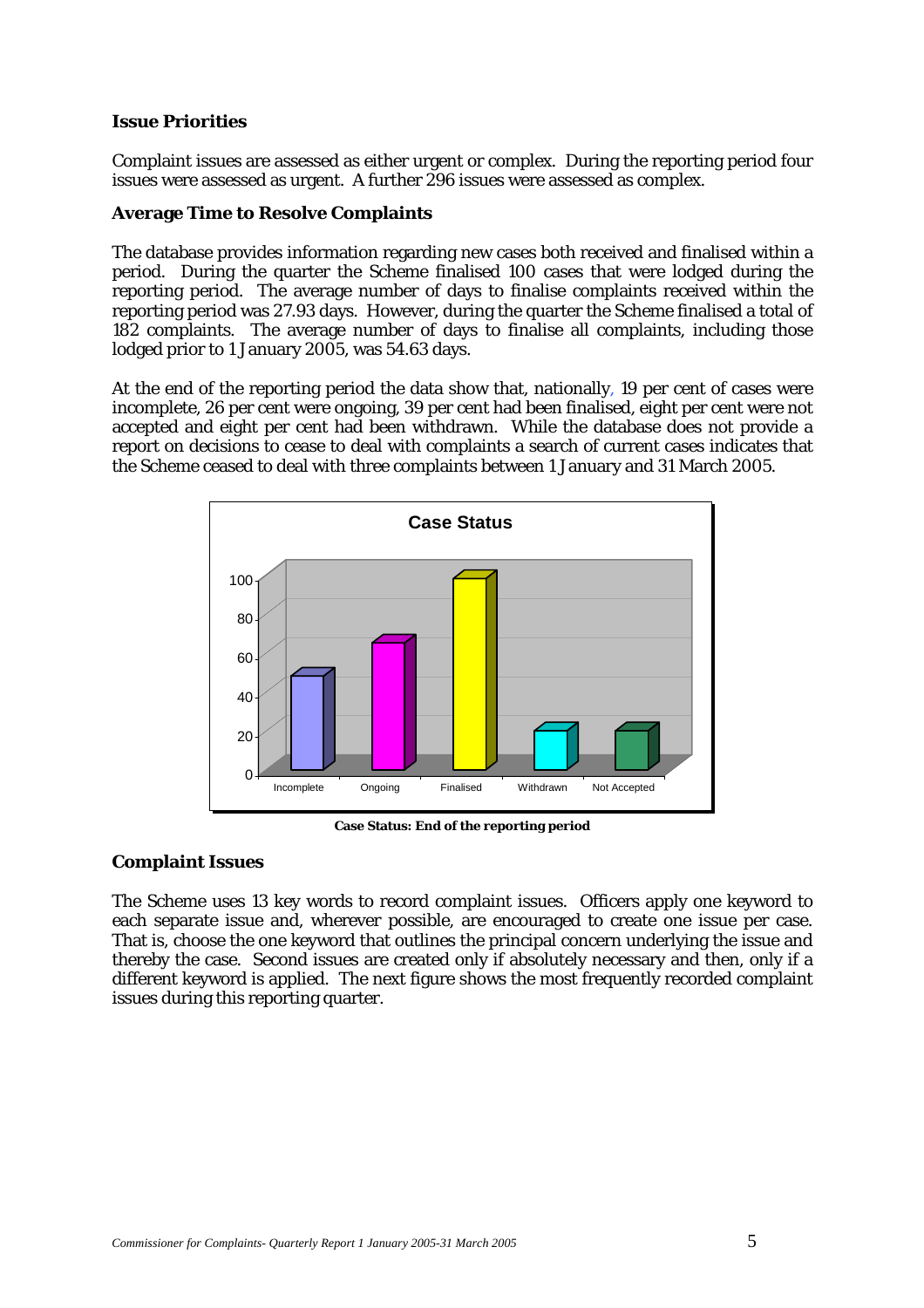

**Most frequently recorded complainant issues** 

The database identifies that only 238 issues were categorised for the 251 complaints recorded during the period. This again illustrates poor data input and is in contrast to the number of issue priorities recorded elsewhere on the database. Complaints registered necessarily comprise at least one issue and, given the complexity of complaints, it is expected that the number of issues would exceed the number of complaints. It will be important to closely monitor the use and application of the 13 revised keywords to ensure that the Scheme is not losing valuable information and to confirm that issues and trends are captured effectively.

#### **Non acceptance of Complaints and Appeals**

Based on *last status change* the database indicates that, across Australia, a total of 25 complaints were not accepted by the Scheme during the reporting period. Five of these complaints were received prior to 1 January 2005.

Victoria, Queensland and Tasmania were the only jurisdictions to record any non-accepted complaints. Twenty-one of the complaints not accepted (84 per cent) originated in Victoria, three in Queensland and one in Tasmania.

During this quarter, the Commissioner for Complaints was asked to provide advice in relation to five appeals against the non-acceptance of a complaint. This equates to 20 per cent of all non acceptances recorded during the period. Four appeals were lodged in Victoria (19 per cent of non-acceptances in this State). The Commissioner recommended that three of these decisions be confirmed and in the other matter recommended that the decision in relation to one issue be confirmed and in the other set aside. One appeal was lodged in relation to a non-acceptance decision in Queensland. The Commissioner recommended that this decision be confirmed. The Commissioner also finalised an appeal lodged in Victoria at the end of the previous quarter. The Commissioner recommended that the decision in relation to two of the four issues be confirmed and the other two be set aside and replaced with a decision to accept those matters.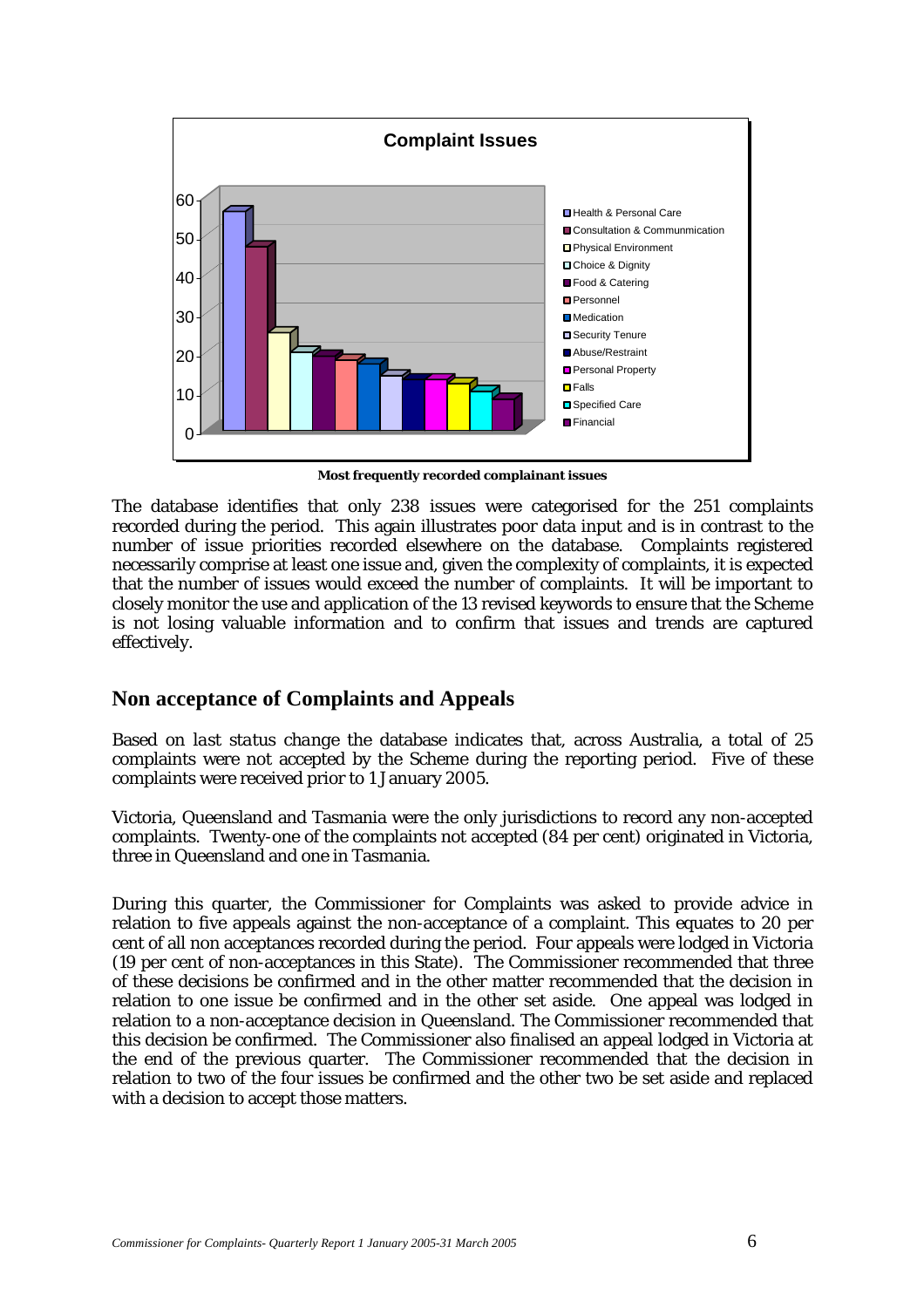

#### **Application for Reconsideration of a Decision to Cease Dealing with a Complaint**

The Scheme in Western Australia sought advice from the Commissioner after receiving a request for reconsideration of a decision to cease dealing with a complaint. The Commissioner recommended that the decision to cease dealing with the complaint be confirmed.

#### **Referrals and Committee Hearings by State and Territory**



**Committee hearings this quarter** 

During the reporting period six hearings were conducted and a further seven cases were referred for determination. The complaints involved a range of issues including security of tenure, medication management, clinical care, continence, nutrition & hydration, wound care, skin care, infection control, management and staff attitudes, restricted access, communication and privacy.

#### **Determination Reviews by State and Territory**

One determination was appealed during the period and the Review will be conducted at the beginning of the next quarter. A Review Panel confirmed the decision of the original committee in relation to a complaint originating in Western Australia which had been referred during the previous reporting period.